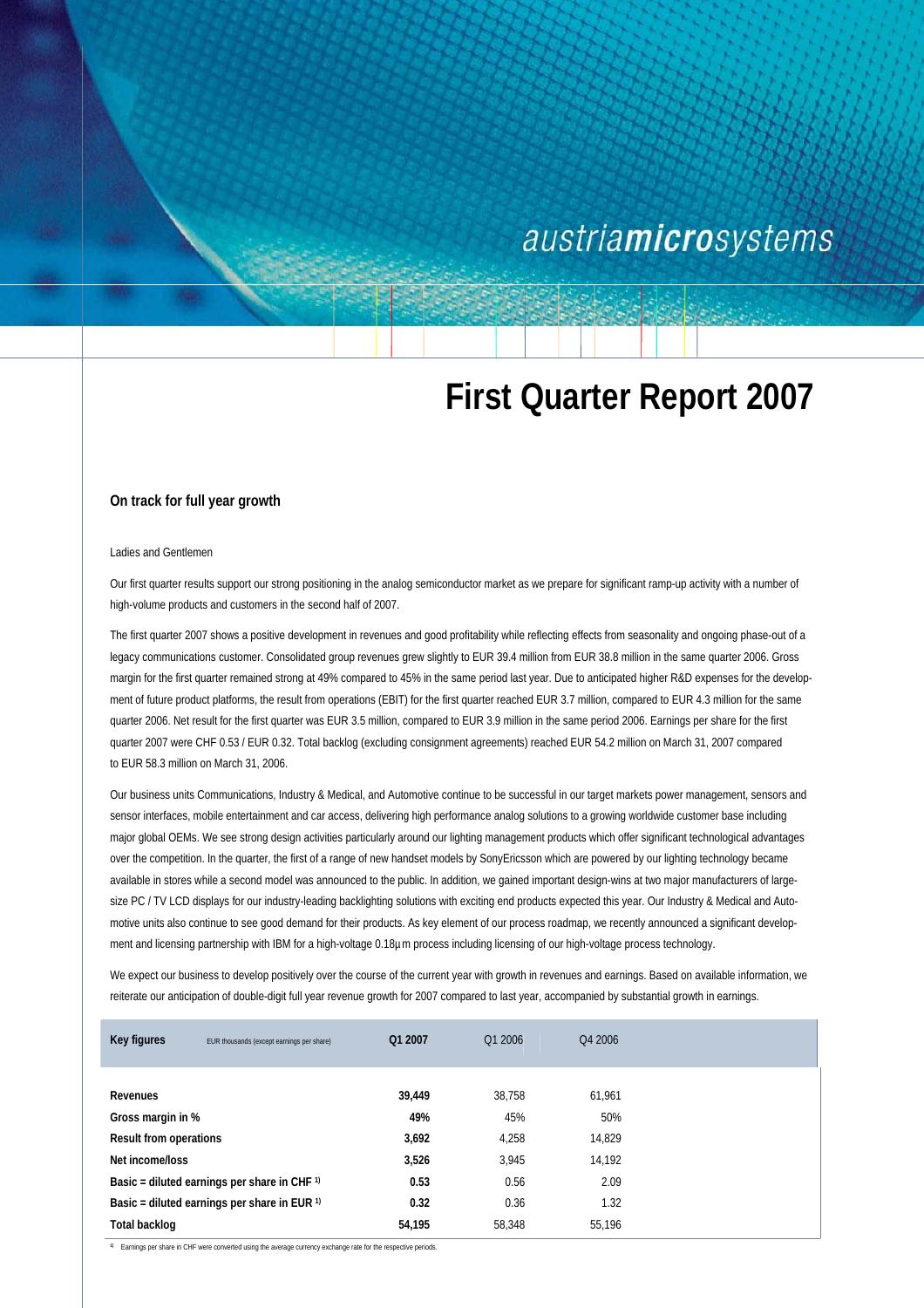## **Consolidated Profit and Loss Statement (unaudited)**

| EUR thousands (except earnings per share)    | Q1 2007   | Q1 2006   |
|----------------------------------------------|-----------|-----------|
| Revenue Products                             | 33,525    | 32,939    |
| Revenue Foundry & Other                      | 5,924     | 5,819     |
|                                              |           |           |
| <b>Total revenues</b>                        | 39,449    | 38,758    |
|                                              |           |           |
| Cost of sales                                | $-20,193$ | $-21,271$ |
| Gross profit                                 | 19,256    | 17,487    |
| Gross margin in %                            | 49%       | 45%       |
|                                              |           |           |
| Research and development expenses            | $-9,469$  | $-7,881$  |
| Selling, general and administrative expenses | $-7,258$  | $-6,423$  |
| Other operating income                       | 1,252     | 1,103     |
| Other operating expenses                     | $-89$     | $-28$     |
|                                              |           |           |
|                                              |           |           |
| Result from operations                       | 3,692     | 4,258     |
| Net financing costs                          | $-37$     | $-313$    |
|                                              |           |           |
| Income/loss before tax                       | 3,655     | 3,945     |
| Income tax expense                           | $-129$    | $-1$      |
|                                              |           |           |
| Net income                                   | 3,526     | 3,945     |
|                                              |           |           |
| Earnings per share in CHF <sup>1)</sup>      | 0.53      | 0.56      |
| Earnings per share in EUR <sup>1)</sup>      | 0.32      | 0.36      |

1) Basic = diluted. Earnings per share in CHF were converted using the average currency exchange rate for the respective periods.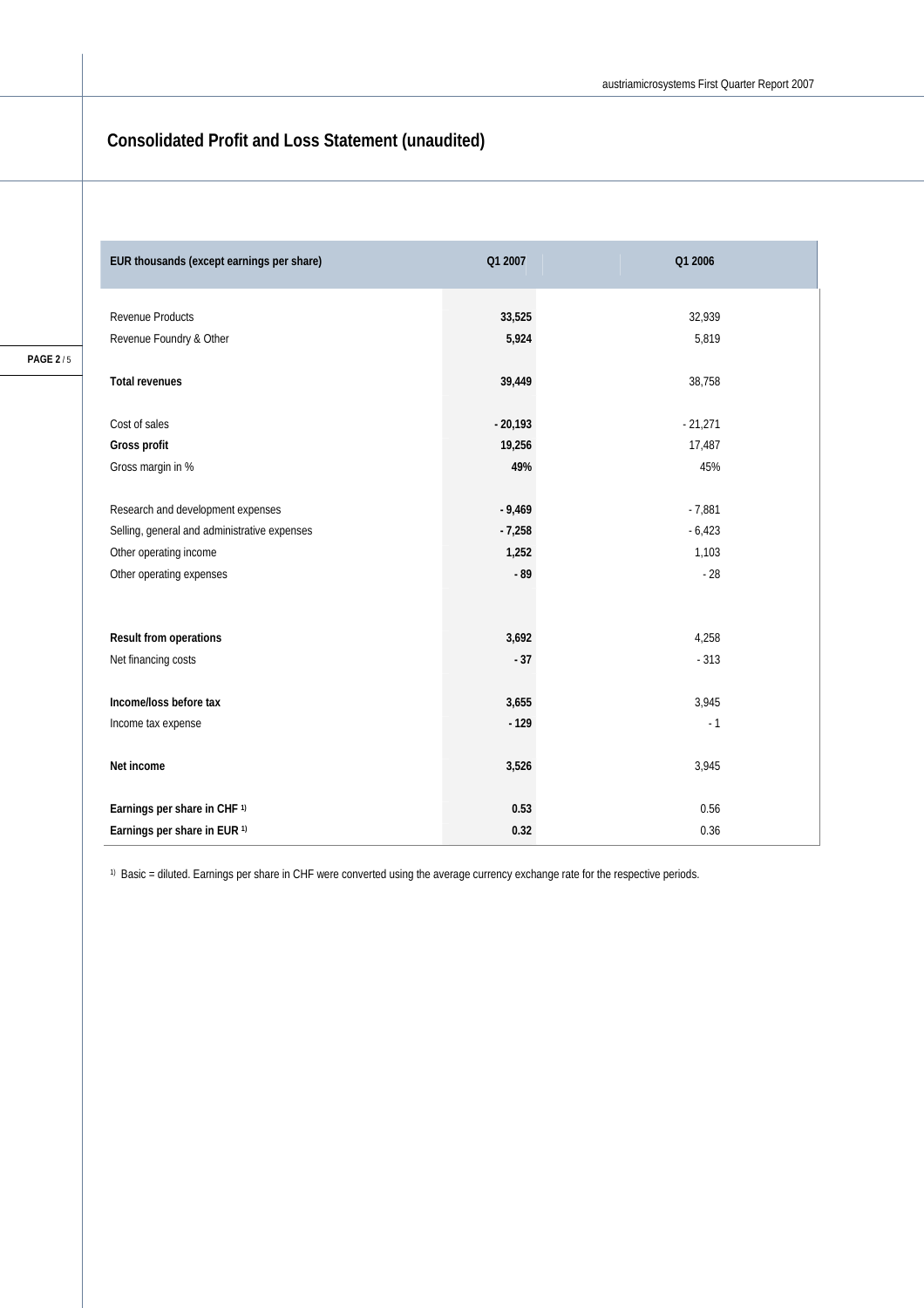## **Consolidated Balance Sheet (unaudited)**

| <b>EUR thousands</b>                       | as of | March 31, 2007 | December 31, 2006 |
|--------------------------------------------|-------|----------------|-------------------|
| Assets                                     |       |                |                   |
| Cash and cash equivalents                  |       | 10,449         | 17,742            |
| Short-term Investments                     |       | 4,265          | 5,022             |
| Trade receivables                          |       | 46,771         | 52,886            |
| Inventories                                |       | 40,723         | 32,179            |
| Other receivables and assets               |       | 7,795          | 5,199             |
| Total current assets                       |       | 110,003        | 113,028           |
| Property, plant and equipment              |       | 137,157        | 135,825           |
| Intangible assets                          |       | 8,688          | 9,575             |
| Investments and securities                 |       | 1              | 1                 |
| Deferred tax assets                        |       | 30,953         | 30,953            |
| Total non-current assets                   |       | 176,798        | 176,353           |
| <b>Total assets</b>                        |       | 286,802        | 289,381           |
| Liabilities and shareholders' equity       |       |                |                   |
| Liabilities                                |       |                |                   |
| Interest-bearing loans and borrowings      |       | 25,525         | 25,826            |
| Trade liabilities                          |       | 34,878         | 42,137            |
| Provisions                                 |       | 11,296         | 11,074            |
| Other liabilities                          |       | 16,161         | 14,020            |
| <b>Total current liabilities</b>           |       | 87,860         | 93,056            |
| Interest-bearing loans and borrowings      |       | 13,381         | 15,042            |
| Employee benefits                          |       | 8,891          | 8,707             |
| Deferred government grants                 |       | 3,903          | 4,128             |
| Other long term liabilities                |       | 545            | 258               |
| <b>Total non-current liabilities</b>       |       | 26,720         | 28,134            |
| Shareholders' equity                       |       |                |                   |
| Issued capital                             |       | 26,665         | 26,662            |
| Share premium                              |       | 93,515         | 93,080            |
| Treasury shares                            |       | $-756$         | $-832$            |
| Translation adjustment                     |       | $-145$         | $-141$            |
| Retained earnings                          |       | 52,944         | 49,421            |
| Total shareholders' equity and reserves    |       | 172,222        | 168,191           |
| Total liabilities and shareholders' equity |       | 286,802        | 289,381           |

**PAGE 3** / 5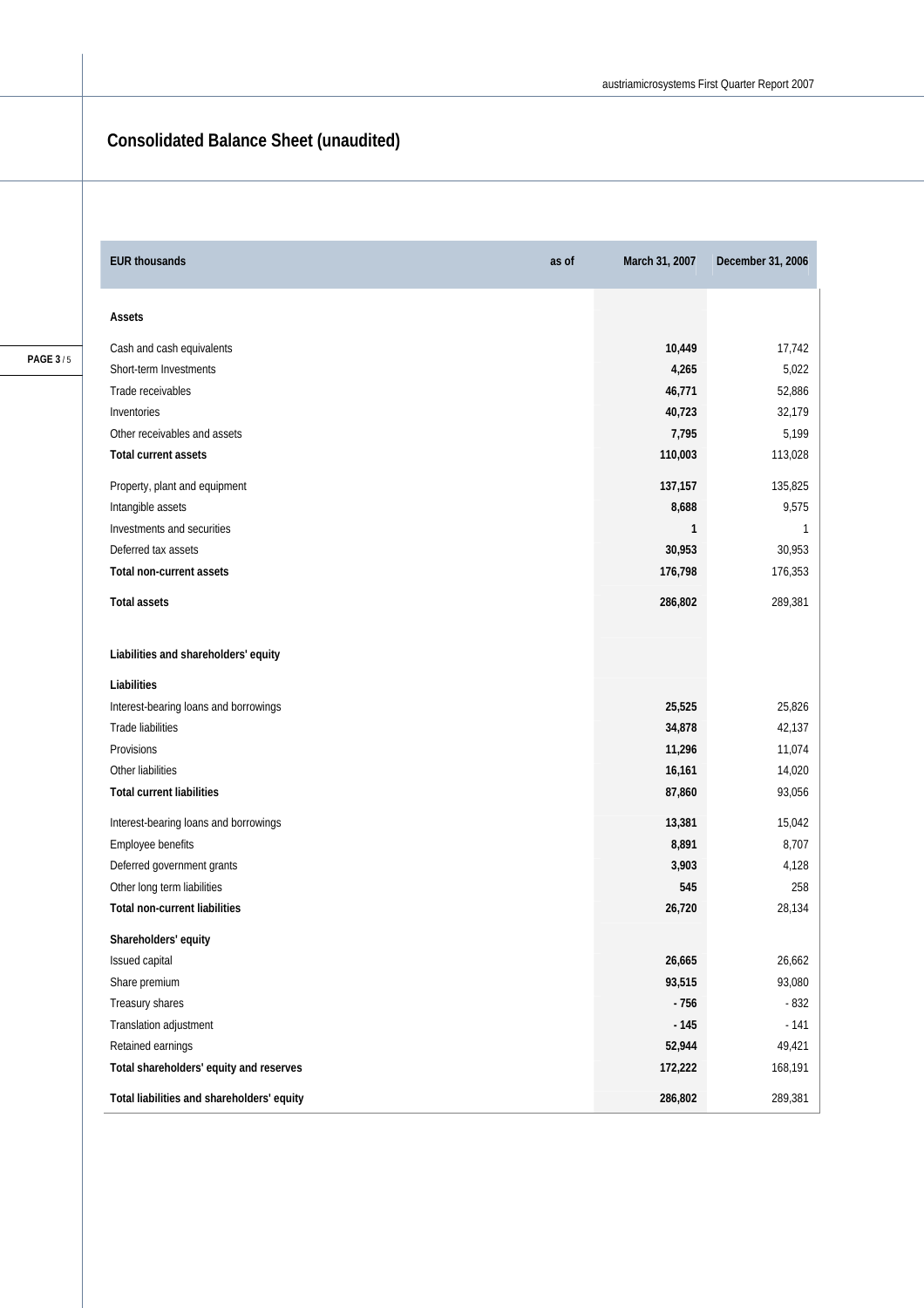## **Consolidated Cashflow Statement (unaudited)**

| <b>EUR thousands</b>                                       | Q1 2007   | Q1 2006        |
|------------------------------------------------------------|-----------|----------------|
| Operating activities                                       |           |                |
| Income/loss before tax                                     | 3,655     | 3,945          |
| Depreciation (net of government grants)                    | 5,246     | 5,341          |
| Changes in employee benefits                               | 184       | 187            |
| Expenses from stock-option program (acc. IFRS 2)           | 412       | 191            |
| Changes in other long-term liabilities                     | 62        | $-303$         |
| Gain from sale of plant and equipment                      | $-14$     | $-109$         |
| Gain from sale of investments and securities               | $-94$     | $\mathbf 0$    |
| Net financing cost                                         | 131       | 313            |
| Changes in current assets                                  | $-5,362$  | 1,597          |
| Changes in short-term operating liabilities and provisions | 964       | $-2,652$       |
| Tax payments                                               | $-9$      | $-7$           |
| Cash flows from operating activities                       | 5,174     | 8,503          |
| Investing activities                                       |           |                |
| Acquisition of intangibles, property, plant and equipment  | $-11,730$ | $-3,219$       |
| Acquisition of short term investments                      | $\bf{0}$  | $\overline{0}$ |
| Government Grants received                                 | $\bf{0}$  | $\theta$       |
| Proceeds from sale of plant and equipment                  | 14        | 834            |
| Proceeds from sale of investments                          | 870       | $\Omega$       |
| Interest received                                          | 666       | 89             |
| Cash flows from investing activities                       | $-10,180$ | $-2,295$       |
| <b>Financing activities</b>                                |           |                |
| Proceeds from borrowings                                   | 520       | $\theta$       |
| Repayment of borrowings                                    | $-2,244$  | $-4,024$       |
| Repayment of finance lease liabilities                     | $-223$    | $-219$         |
| Interest paid                                              | $-366$    | $-396$         |
| Changes resulting from capital increase                    | 25        | $\overline{0}$ |
| Cash flows from financing activities                       | $-2,287$  | $-4,639$       |
| Net increase/decrease in cash and cash equivalents         | $-7,293$  | 1,568          |
| Cash and cash equivalents at begin of period               | 17,742    | 21,271         |
| Cash and cash equivalents at end of period                 | 10,449    | 22,840         |